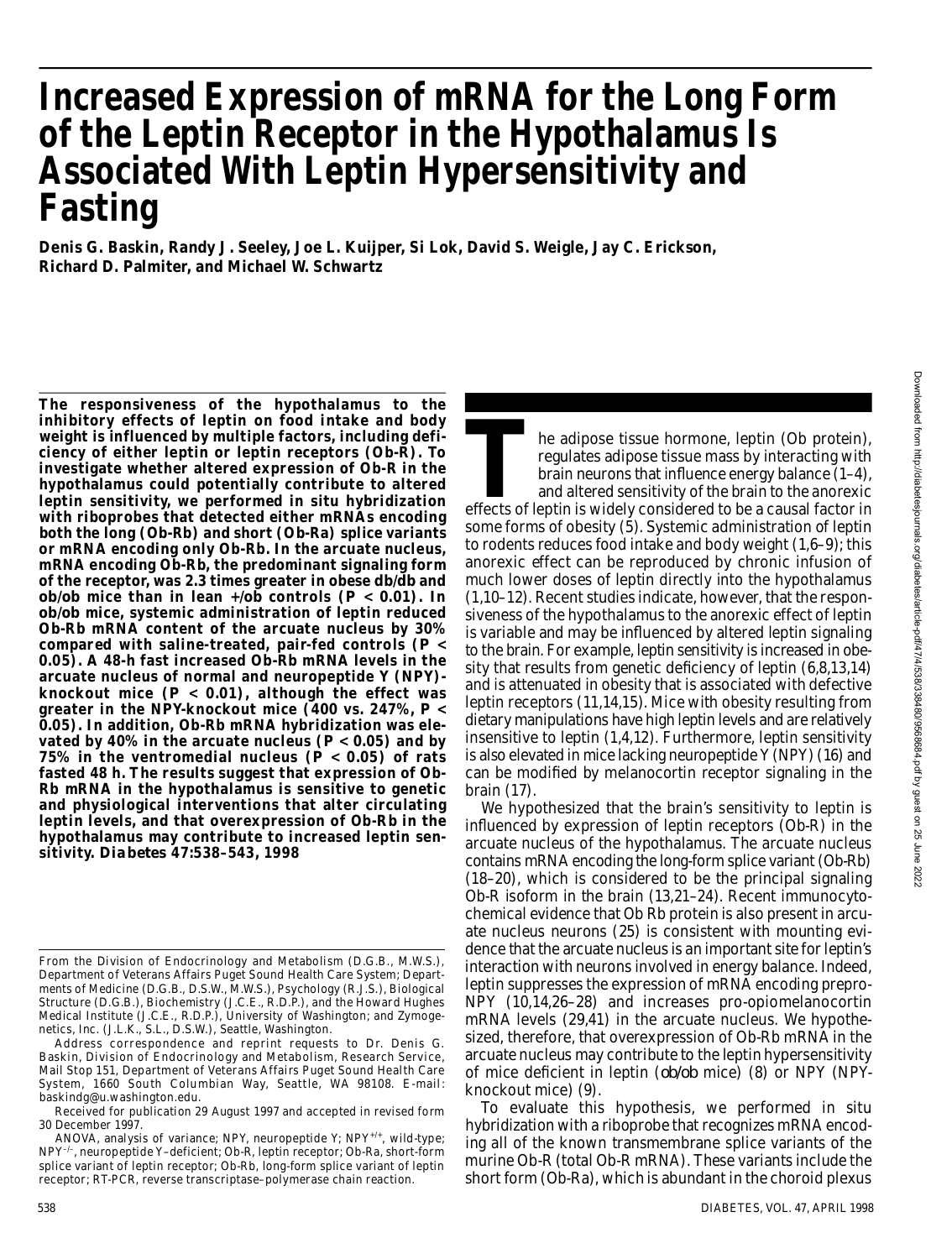(30,31). Our results suggested that total Ob-R mRNA is overexpressed in the arcuate nucleus under conditions of low leptin signaling that results from the absence of either leptin (*ob/ob* mice) or functional leptin receptors (*db/db* mice), and that expression of Ob-R mRNA is reduced in the arcuate nucleus by systemic administration of leptin. We then performed in situ hybridization with a riboprobe that hybridizes specifically to Ob-Rb mRNA to determine whether Ob-Rb is the regulated form of the leptin receptor in the arcuate nucleus. We asked whether the leptin hypersensitivity that is exhibited by  $ob/ob$  mice (8) and by mice lacking the NPY gene (9) is associated with elevated expression of mRNA encoding Ob Rb in the arcuate nucleus. Finally, we asked whether Ob-Rb mRNA levels in the arcuate nucleus are physiologically regulated during fasting.

## **RESEARCH DESIGN AND METHODS**

Animals. Obese male C57Bl/6J *ob/ob* and C57Bl/Ks *db/db* mice, lean +/ob mice (littermates to the  $ob/b$  mice), male NPY-deficient (NPY<sup>-/-</sup>) mice and their wild-type  $(NPY<sup>+/+</sup>)$  littermates, and pathogen-free male Wistar rats (280–300 g) were housed individually and maintained on a 12/12 h day/night cycle with ad libitum access to standard rodent diet and water, unless otherwise noted. Animals were killed by decapitation under CO<sub>2</sub> inhalation. All procedures met institutional guidelines for animal research and welfare.

Leptin treatment of  $ob/ob$  mice. Brain sections of  $ob/ob$  mice in the leptin treatment experiment came from a study that demonstrated a specific action of systemic leptin that caused reduced food intake, body weight, and NPY mRNA levels in the arcuate nucleus (14). The mice received five daily intraperitoneal injections of saline (*n* = 8) or 150 µg of recombinant murine leptin (*n* = 7), with ad libitum feeding. A pair-fed control group was established by assigning each pairfed  $ob/ob$  mouse ( $n = 8$ ) to a partner in the leptin treatment group. On each day, each pair-fed mouse received the amount of food consumed by its leptin-treated partner during the previous 24 h. The pair-fed mice received intraperitoneal injections of saline daily.

**Fasting studies.** The effect of fasting on Ob-Rb mRNA expression was evaluated in normal and NPY-deficient (NPY-knockout) mice. Production of the NPY-knockout mice has been previously described (9). Mice homozygous for the mutant NPY allele (NPY<sup>-/-</sup>) (27.5  $\pm$  1.1 g) and their normal littermates (NPY<sup>+/+</sup>) (27.2  $\pm$  1.0 g) were fed ad libitum (*n* = 8) or deprived of food for 48 h (*n* = 12). Body weights after food deprivation were similar for NPY<sup>-/-</sup> (20.3 ± 0.6 g) and NPY<sup>+/+</sup> (19.5 ± 0.5 g) mice. Plasma leptin levels for these mice have been previously reported (32). To assess the effect of fasting on Ob-Rb mRNA levels in the rat arcuate nucleus, rats  $(n = 8)$  were fasted for 48 h, with water available ad libitum. Controls  $(n = 1)$ 8) had free access to food and water.

**Probes for in situ hybridization.**Riboprobes for in situ hybridization were prepared from cDNA clones that were obtained by reverse transcriptase–polymerase chain reaction (RT-PCR) of mouse and rat brain total RNA. A 330-base antisense riboprobe was prepared from a linearized DNA template based on the sequence of the murine leptin receptor (Genbank accession no. U42467) (31). The riboprobe recognizes the encoding regions for a portion of the extracellular domain and the entire transmembrane and intracellular domains of murine Ob-Ra splice variant mRNA (bases 2415–2745) and is complementary to all known transcripts that encode transmembrane forms of the leptin receptor, including the mutant leptin receptor mRNA variant found in the *db/db* mouse (30,33,34). A second antisense riboprobe of 568 bases that recognizes only Ob-Rb transcripts of mice was prepared from a cDNA clone (based on Genbank accession no. U46135) (34). This riboprobe corresponds to base positions 3040–3608, which are downstream from the alternative splice site and therefore not present in the transcripts for the Ob-Ra form. This Ob-Rb riboprobe is predicted to hybridize with the mutant Ob-Rb mRNA transcripts in the *db/db* mouse (34). For studies on rat brain, we cloned by RT-PCR a 352-base cDNA that is specific for the mRNA encoding the C terminus (bases 2899–3251) of Ob-Rb mRNA of rats (Genbank accession no. U52966) (15).

**In situ hybridization.** Brains were removed immediately after decapitation between 0800 and 1200, frozen on dry ice, sectioned at 14 µm with a cryostat, and mounted on RNase-free slides, followed by 4% paraformaldehyde, acetic anhydride, ethanol, and chloroform (35). The riboprobes were transcribed with T7 DNAdependent RNA polymerase (Boehringer-Mannheim, Indianapolis, IN) in the presence of 25 µmol/l UTP containing [33P]UTP (Amersham, Arlington Heights, IL) at a labeled-to-unlabeled ratio of 1:3 for 1 h at 37°C, then digested with DNase I, extracted with phenol-chloroform, and precipitated with ethanol. The pellets were dried, reconstituted in Tris-EDTA buffer, and used for in situ hybridization

following standard procedures (36). In situ hybridization with all probes was abolished when brain slices were pretreated with RNase. For each animal, four to six full coronal brain slices were used from the region of the hypothalamus that included the arcuate nucleus and ventromedial nucleus. All brain slices were concurrently prepared for hybridization, run in the same assay, and autoradiographed on film for 5 days (10).

**Data analysis.** Hybridization signals were quantified by calibrated computer densitometry of film autoradiographs as previously described (35,36). Analyses of variance (ANOVAs) for differences within and between groups were done with the multifactorial Scheffé's test. Pairwise comparisons of means were done with the two-tailed unpaired Student's *t* test. The null hypothesis of equal means was rejected at the  $P = 0.05$  level of significance. Data are expressed as means  $\pm$  SE, with *n* representing animals per group.

## **RESULTS**

In situ hybridization of brain sections from *ob/ob*, *db/db*, and control mice with the riboprobe that recognized both Ob-Rb and Ob-Ra splice variant mRNA produced dense autoradiographic signals in the arcuate nucleus of all three genotypes, although the arcuate nucleus hybridization was visibly  $\frac{8}{8}$ denser in *ob/ob* and *db/db* mice (Fig. 1A–*C*). Hybridization to  $\frac{8}{3}$ total leptin receptor mRNA (Ob-Ra and Ob-Rb) in the arcu- $\frac{3}{9}$ ate nucleus of the obese  $ob/ob$  ( $n = 6$ ) and  $db/db$  ( $n = 6$ ) mice  $\frac{3}{6}$ was 2.3-fold greater than that in the control lean  $+\!$ *ob* (*n* = 6)  $\geq$ mice (Scheffé's test, *P* < 0.01) (Fig. 1*D*). Total Ob-R mRNA hybridization was similar in the choroid plexus of all geno- $\frac{8}{5}$ types and comparable to the elevated levels found in the arcuate nucleus of *ob/ob* and *db/db* genotypes. In  $\neq$ /ob mice, Ob-R mRNA hybridization of the choroid plexus was 73% greater (*P* < 0.01) than that of the arcuate nucleus. Downloaded from http://diabetesjournals.org/diabetes/article-pdf/47/4/538/338480/9568684.pdf by guest on 25 June 2022

Administration of leptin to *ob/ob* mice resulted in 30% & lower total Ob-R mRNA hybridization in the arcuate nucleus compared with administration of the saline vehicle to pair-fed  $\frac{2}{5}$ control mice (with the same food intake as the leptin-treated  $\frac{8}{3}$ mice) (Fig. 2*A*). This effect was significant by ANOVA across all groups (Scheffé's test, *P* = 0.0118), and by comparison of the leptin-treated and pair-fed groups (Scheffé's test, *P* = 0.0125). Control mice that received saline and were fed ad libitum also had a higher mean value for total Ob-R mRNA hybridization in the arcuate nucleus compared with the lep- $\frac{8}{8}$ tin-treated mice, but the difference was not significant.

To test the hypothesis that the Ob-Rb splice variant is the principal regulated leptin receptor form in the arcuate nucleus, we conducted in situ hybridization with the riboprobe that recognizes only Ob-Rb variant mRNA. With this  $\frac{6}{5}$ riboprobe, the hybridization signal for Ob-Rb mRNA in the arcuate nucleus versus that in the choroid plexus was  $2.3\%$ times higher in the lean  $\frac{1}{\phi}$  mice and 3.7 times higher in the *ob/ob* and *db/db* obese mice, respectively (Scheffé's test, P< 0.001). Furthermore, hybridization for Ob-Rb mRNA in the arcuate nucleus was elevated twofold in the obese  $ob/ob$  and *db/db* mice compared with the lean  $\frac{\partial f}{\partial x}$  controls (Scheffé's test, *P* < 0.01) (Fig. 2*B*), similar to the results for total leptin receptor mRNA (compare Figs. 2*B* and 1*D*). The reduction of the choroid plexus hybridization signal when only Ob-Rb mRNA was detected, compared with the signal when both Ob-Ra and Ob-Rb mRNA were detected, was visually apparent (Fig. 2*C* and *D*). Thus, genetic leptin deficiency (*ob/ob*) and leptin resistance (*db/db*) were associated with overexpression of the Ob-Rb splice variant mRNA in the arcuate nucleus.

The visible density of hybridization for Ob-Rb mRNA in the arcuate nucleus of both normal (NPY $^{+/+}$ ) and NPY-deficient ( $N$ PY<sup>-/-</sup>) mice (Fig. 3*A* and *B*) was increased by fasting (Fig. 3*C* and *D*). The elevated expression of Ob-Rb mRNA was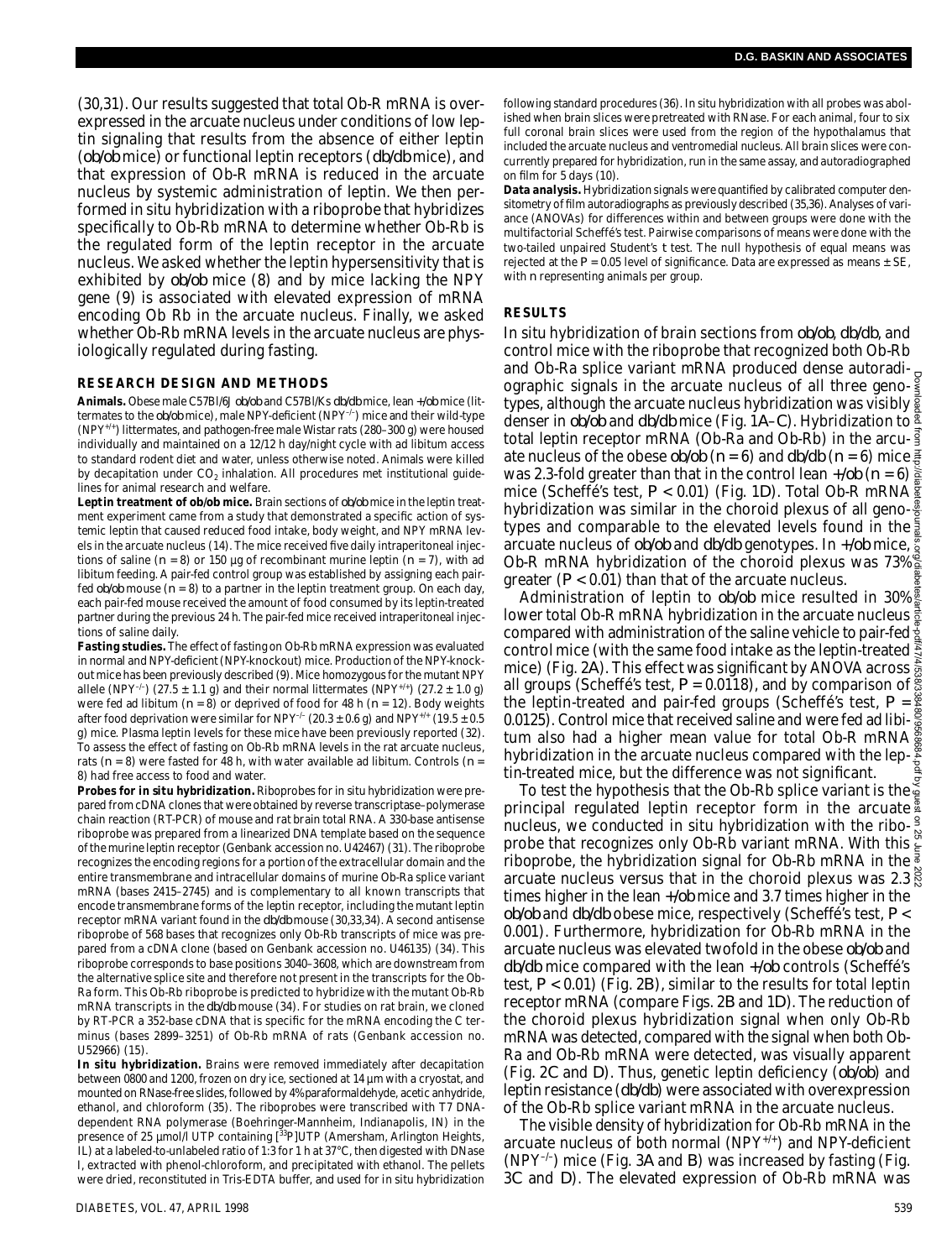

**FIG. 1. In situ hybridization with riboprobe that recognizes mRNA for both Ob-Rb and Ob-Ra splice variants, showing hybridization in choroid** plexus (CP), arcuate nucleus (ARC), and ventromedial nucleus (VMN) from the brains of lean  $(\neq ob)$  (A),  $ob/ob$  (B), and  $db/db$  (C) mice. D: The relative in situ hybridization (ISH) signals in choroid plexus and arcuate nucleus of lean  $(+)$ ,  $ob/ob$  (ob), and  $db/db$  (db) mouse brains. \*P < 0.01, +/ob vs. ob/ob and db/db arcuate nucleus; P < 0.001, choroid plexus vs. arcuate nucleus. NS, P > 0.05 for +/ob vs. ob/ob and db/db **choroid plexus and for choroid plexus vs. arcuate nucleus.**

significantly greater ( $t$  test,  $P < 0.05$ ) in the NPY-deficient mice than in normal controls (400 vs. 247%), and the effect of fasting was significant for both genotypes (*t* test, *P* < 0.01) (Fig. 3*E*). There were no differences in Ob-Rb hybridization among fed mice. Although dense hybridization was present in the ventromedial nucleus, there was no measurable difference between genotypes or treatments. Thus, fasting for 48 h resulted in large increases of arcuate nucleus Ob-Rb mRNA levels in normal mice, and the effect was amplified in the absence of NPY.

We also measured Ob-Rb mRNA levels in the arcuate nucleus of fed and fasted rats. As in mice, fasting increased hybridization for Ob-Rb mRNA in the arcuate nucleus of the rat hypothalamus, although the effect appeared less robust than in mice (Fig. 4*A* and *B*). Increased hybridization signal was also seen in the ventromedial nucleus of the rats, an effect not seen in mice. In the fasted rats, mRNA for Ob-Rb was increased by 40% (*t* test, *P* < 0.05) in the arcuate nucleus and by 75% (*t* test, *P* < 0.05) in the ventromedial nucleus, compared with the fed controls (Fig. 4*C*). There were no significant differences in Ob-Rb mRNA levels in the rat thalamus. Therefore, fasting was accompanied by increased Ob-Rb mRNA expression in the arcuate nucleus of both rat and mouse brain.

#### **DISCUSSION**

To investigate the hypothesis that changes in the brain's sensitivity to leptin may involve altered expression of Ob-R in the arcuate nucleus, we performed in situ hybridization with two riboprobes, one that detects only mRNA encoding Ob-Rb, the signaling form of the leptin receptor, and one that detects total Ob-R mRNA (Ob-Ra and Ob-Rb). The results show that total Ob-R mRNA is markedly elevated in the arcuate nucleus of  $ob/ob$  (leptin-deficient) mice compared with lean  $+/ob$  littermates and that Ob-Rb mRNA is the predominant overexpressed splice variant in the hypothalamus, which is consistent with recent reports (26,37). We reasoned that if Ob-Rb mRNA expression is stimulated by reduced leptin signaling, then arcuate nucleus levels of Ob-Rb transcripts should also be elevated in the  $db/db$  mouse, which synthesizes leptin but is insensitive to the hormone because its Ob-Rb receptor is defective (14). The results show that  $db/db$  mice overexpress the mutant Ob-Rb mRNA in the arcuate nucleus at levels equivalent to the overexpressed normal Ob-Rb transcripts in *ob/ob* mice. Therefore, while the results do not rule out contributions of other components of the obesity syndrome to Ob-Rb mRNA expression, overexpression of Ob-Rb mRNA in the arcuate nucleus of *ob/ob* and *db/db* mice is likely a consequence of reduced leptin signaling.

In contrast, Ob-R mRNA levels in the arcuate nucleus were lowered by administration of leptin to *ob/ob* mice. Pharmacological doses of leptin were recently reported to decrease Ob-R mRNA in the arcuate nucleus of the *ob/ob* mouse in a study that omitted the pair-fed group required to control for the anorexic effect of leptin (26). The present study included a vehicle-infused control group that was pair fed to the leptin-treated group. The results show that systemic leptin administration to leptin hypersensitive *ob/ob* mice reduces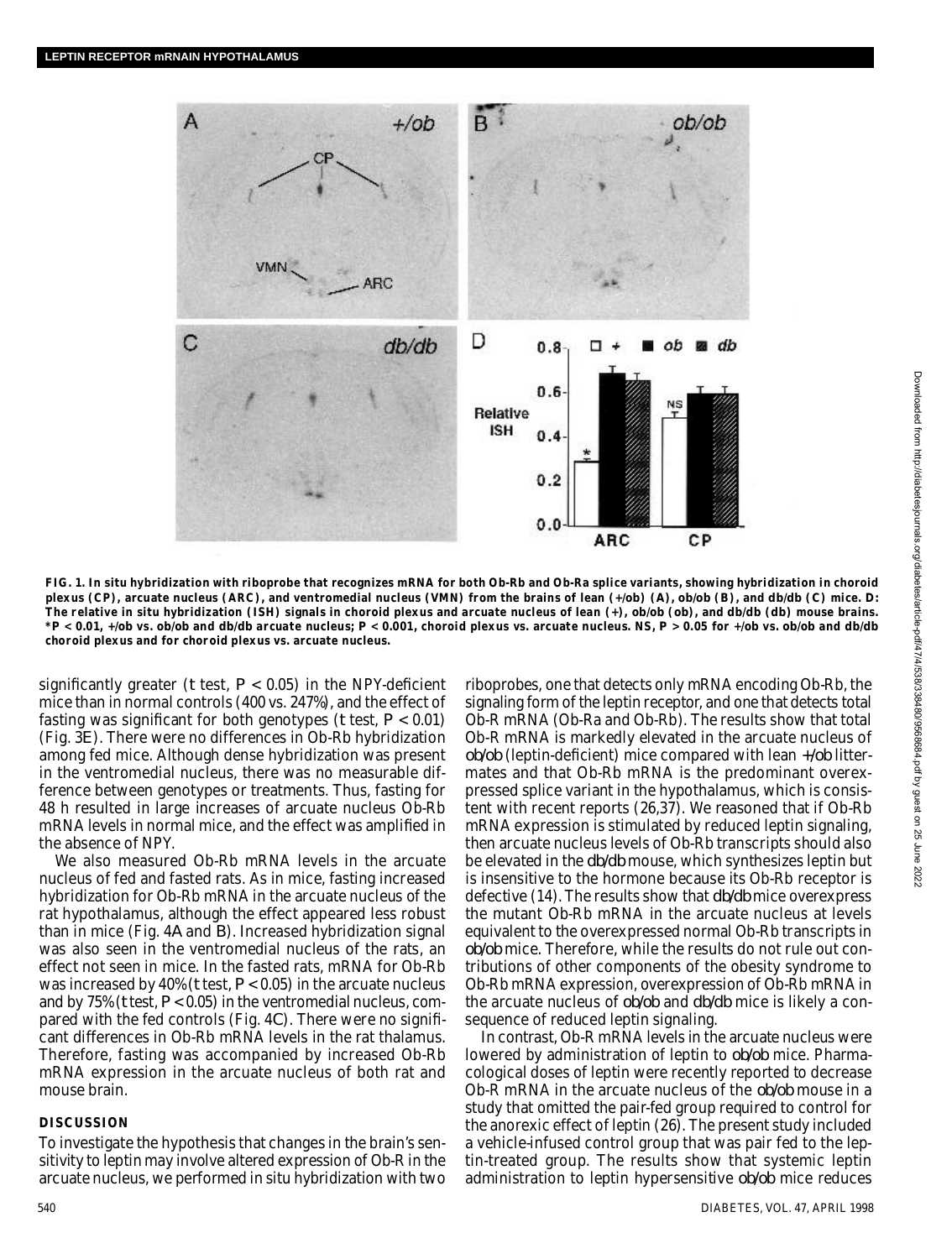FIG. 2. A: Relative in situ hybridization (ISH) of total leptin receptor mRNA in the arcuate nucleus of  $ob/ob$ **mice fed ad libitum was reduced after systemic leptin treatment for 5 days (LEPTIN AD LIB) compared with controls that were fed ad libitum and received vehicle (VEHICLE AD LIB) and mice that were pair fed (VEHI-**CLE PAIR) to the leptin-treated group.  $*P = 0.0125$ , leptin-treated group vs. pair-fed group. *B*: Relative in situ **hybridization signals in choroid plexus (CP) and arcu**ate nucleus (ARC) of lean (+),  $ob/ob$  (ob), and  $db/db$ (db) mouse brains with riboprobe that recognizes mRNA encoding only Ob-Rb mRNA.  $*P < 0.01$ ,  $\frac{1}{10}$  vs.  $ob/ob$  and  $db/db$  arcuate nucleus.  $P < 0.001$ , choroid **plexus vs. arcuate nucleus;**  $P < 0.01$ **,**  $\frac{1}{10}$  **arcuate** nucleus vs. choroid plexus. *C* and *D:* In situ hybridization autoradiographs of  $ob/ob$  brain, showing hybridiza**tion to choroid plexus and arcuate nucleus with probe for both Ob-Ra and Ob-Rb (***C***), and absence of hybridization in choroid plexus with probe specific for**  $Ob-Rb$   $(D)$ .



**FIG. 3. In situ hybridization (ISH) for Ob-Rb mRNA in arcuate nucleus (ARC) and ventromedial nucleus (VMN) of fed** *( A )* **and fasted**  $(C)$  normal control (NPY<sup>+/+</sup>) mice and fed  $(B)$  and fasted  $(D)$  NPYknockout (NPY<sup>-/-</sup>) mice. E: Increased arcuate nucleus Ob-Rb mRNA in **fasted normal mice (\****P* **< 0.01) and its amplification in fasted NPYknockout mice (\*\****P* **< 0.05) compared with fasted controls.**



total Ob-R mRNA levels in the arcuate nucleus when food intake is unchanged, which is consistent with the hypothesis that Ob-R expression in the brain is modulated by leptin signaling. Further studies are needed to determine whether Ob-R mRNA levels can be modified by leptin treatment in normal  $\frac{3}{2}$ animals that produce leptin and do not overexpress Ob-R in  $\frac{3}{2}$ the hypothalamus.

A major new finding of this study is the increase of Ob-Rb $\frac{5}{22}$ mRNA expression in the arcuate nucleus of rats and mice that  $\tilde{\mathbb{S}}$ resulted from a 48-h fast. This effect was greater in mice (247%) than in rats (40%), a difference that may be related to the proportionately greater weight loss experienced by mice (~27%) compared with rats (~13%) during a 48-h fast (10,11,14). The mechanism responsible for the increase of hypothalamic Ob-Rb mRNA levels during fasting could be related to low levels of circulating leptin (38,39). Interestingly,  $\frac{8}{3}$ Ob-Rb mRNA levels in the arcuate nucleus of the leptinhypersensitive NPY-deficient mice (NPY<sup>-/-</sup>) increased 400% compared with 247% in fasting normal control mice (NPY<sup>+/+</sup>). The augmentation of the fasting-induced increase in Ob-Rb $\frac{8}{5}$ mRNA levels in NPY $^{-/-}$  versus NPY $^{+/+}$  mice is probably not due to differences in circulating leptin levels, because the fasted  $NPY^{+/+}$  and  $NPY^{-/-}$  mice used in this study had similar plasma leptin levels (32). Furthermore, the augmented expression of Ob-Rb mRNA in the arcuate nucleus of the NPY-deficient mice during fasting compared with that in the normal mice supports the hypothesis that NPY signaling opposes the anorexic effects of leptin (9). Downloaded from http://diabetesjournals.org/diabetes/article-pdf/47/4/538/338480/9568684.pdf by guest on 25 June 2022

The findings of the present study indicate that expression of mRNA for Ob-Rb in the hypothalamus, particularly in the arcuate nucleus, is sensitive to physiological interventions that cause a change in circulating leptin levels. The finding that Ob-Rb mRNA was overexpressed in the arcuate nucleus of  $ob/ob$ mice and fasted NPY-deficient mice may explain their hypersensitivity to leptin (1,8,9). Furthermore, the data are compatible with the suggestion that Ob-Rb protein may be expressed by non-NPY neurons in the hypothalamus (40),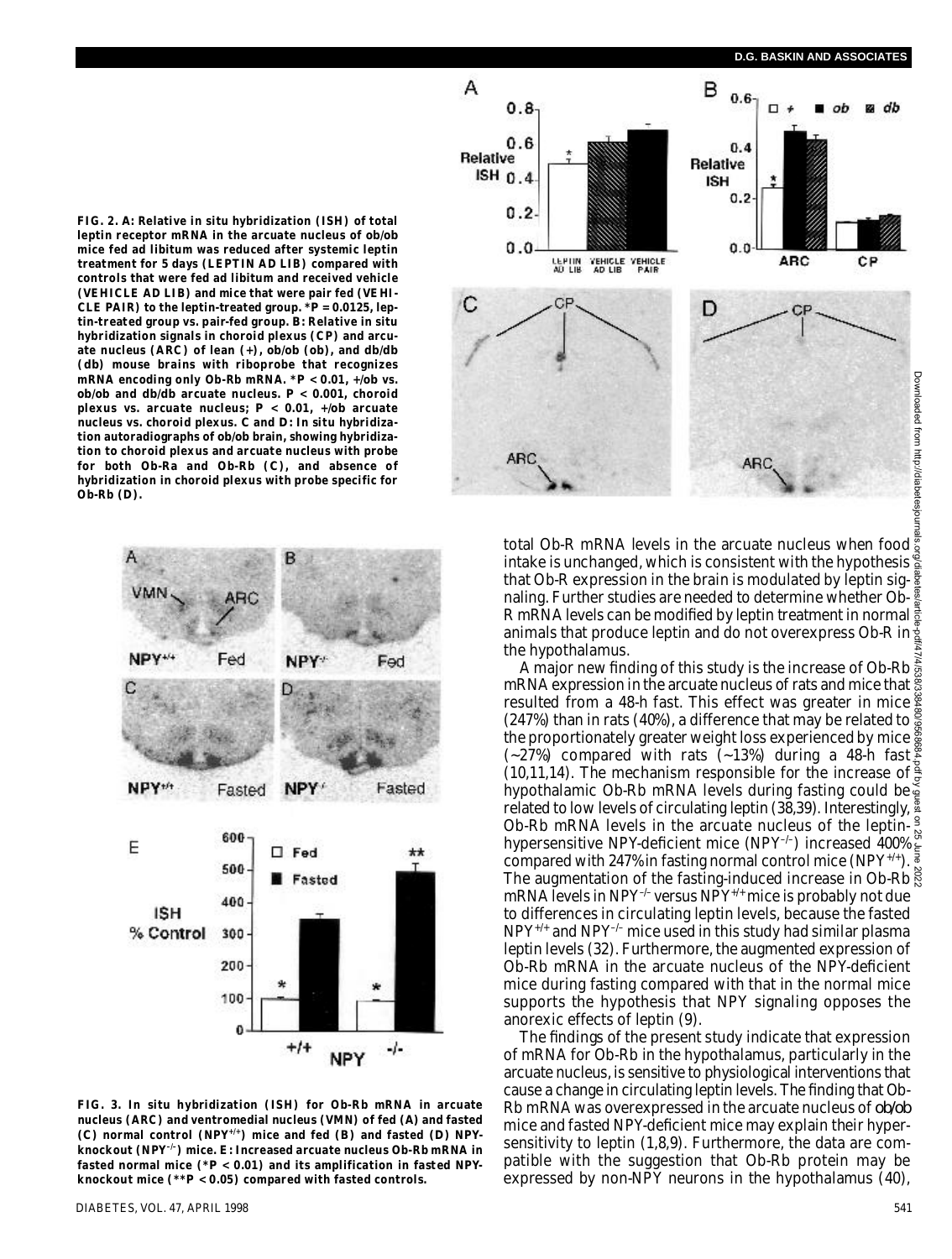

**FIG. 4. In situ hybridization (ISH) of Ob-Rb mRNA in arcuate nucleus (ARC) and ventromedial nucleus (VMN) of rats that were fed (***A***) and of those fasted (***B***) f o r 48 h.** *C :* **In situ hybridization signal for Ob-Rb mRNA showing increased Ob-Rb mRNA content of arcuate nucleus and ventromedial nucleus of fasted rats compared with fed controls (\****P* **< 0.05).**

which could explain why NPY-deficient mice have increased, rather than decreased, responsiveness to leptin. These data are consistent with the hypothesis that binding of leptin to Ob-Rb at the surface of arcuate nucleus neurons may initiate intracellular signal transduction events that result in reduced transcription of the Ob-Rb splice variant. Furthermore, the results indicate that the Ob-Rb splice variant is a major regulated form of the leptin receptor in the hypothalamus. These new findings indicate that altered expression of the leptin receptor gene is associated with physiological changes in circulating leptin, although the data cannot rule out the possibility that metabolic or hormonal conditions in addition to the hypoleptinemia of fasting may also contribute. The present results suggest, therefore, that regulation of Ob-Rb expression in the hypothalamus may be an important component of the brain's adaptive response to changes in energy balance.

# **ACKNOWLEDGMENTS**

The research was supported by the Merit Review and Career Scientist Programs of the Department of Veterans Affairs; National Institutes of Health Grants DK-17047, DK-12829, DK-17844, DK-17847, HD-09171, and NS-32273; the Howard Hughes Medical Institute; and Zymogenetics, Inc.

We thank Zoë Jonak and John Breininger for expert technical assistance.

### **R E F E R E N C E S**

- 1. Camp field LA, Smith F.J. Guisez Y, Devos R, Burn P; Recombinant mouse OB protein: evidence for a peripheral signal linking adiposity and central neural networks. *Science* 269:546-549, 1995
- 2 . Zhang Y, Proenca R, Maffei M, Barone M, Leopold L, Friedman JM: Positional cloning of the mouse obese gene and its human homologue. Nature 372:425–432, 1994
- 3 . Caro JF, Sinha MK, Kolaczynski JW, Zhang PL, Considine RV: Leptin: the tale of an obesity gene. *Diabetes* 45:1455-1462, 1996
- 4 . Frederich RC, Hamann A, Anderson S, Lollmann B, Lowell BB, Flier JS: Leptin levels reflect body lipid content in mice: evidence for diet-induced resistance to leptin action. *Nature Med* 1:1311–1314, 1995
- 5 . Schwartz MW, Seeley RJ: Neuroendocrine responses to starvation and weight loss. *N Engl J Med* 336:1802–1811, 1997
- 6 . Pelleymounter MA, Cullen MJ, Baker MB, Hecht R, Winters D, Boone T, Collins F: Effects of the obese gene product on body weight regulation in ob/ob mice. *Science* 269:540-543, 1995
- 7 . Halaas JL, Gajiwala KS, Maffei M, Cohen SL, Chait BT, Rabinowitz D, Lallone RL, Burley SK, Friedman JM: Weight-reducing effects of the plasma protein encoded by the obese gene. *Science* 269:543-546, 1995
- 8 . Weigle DS, Bukowski TR, Foster DC, Holderman S, Kramer JM, Lasser G, Lofton Day CE, Prunkard DE, Raymond C, Kuijper JL: Recombinant ob protein reduces feeding and body weight in the  $ob/ob$  mouse. *J Clin Invest* 96:2065–2070, 1995
- 9 . Erickson JC, Clegg KE, Palmiter RD: Sensitivity to leptin and susceptibility to seizures of mice lacking neuropeptide Y. Nature 381:415-418, 1996
- 10. Schwartz MW, Seeley RJ, Campfield LA, Burn P, Baskin DG: Identification of targets of leptin action in rat hypothalamus. *J Clin Invest* 98:1101-1106, 1996
- 11. Seeley RJ, Van Dijk G, Campfield LA, Smith FJ, Burn P, Nelligan JA, Bell SM, Baskin DG, Woods SC, Schwartz MW: Intraventricular leptin reduces food intake and body weight of lean rats but not obese Zucker rats. *Horm Metab R e s* 28:664–668, 1996
- 12. Halaas JL, Boozer C, Blair-West J, Fidahusein N, Denton DA, Friedman JM: Physiological response to long-term peripheral and central leptin infusion in lean and obese mice. *Proc Natl Acad Sci USA* 94:8878–8883, 1997
- 1 3 . Vaisse C, Halaas JL, Horvath CM, Darnell JE, Stoffel M, Friedman JM: Leptin activation of Stat3 in the hypothalamus of wild-type and  $ob/ob$  mice but not *d b / d b* mice. *Nature Genet* 14:95–97, 1996
- 14. Schwartz MW, Baskin DG, Bukowski TR, Kuijper JL, Foster D, Lasser G, Prunkard DE, Porte D, Woods SC, Seeley RJ, Weigle DS: Specificity of leptin action on elevated blood glucose levels and hypothalamic neuropeptide Y gene expression in  $ob$ /ob mice. *Diabetes* 45:531-535, 1996
- 15. Phillips MS, Liu QY, Hammond HA, Dugan V, Hey PJ, Caskey CT, Hess JF: Leptin receptor missense mutation in the fatty Zucker rat. *Nature Genet* 13:18-19, 1996
- 16. Erickson JC, Hollopeter G, Palmiter RD: Attenuation of the obesity syndrome of *ob/ob* mice by the loss of neuropeptide Y. *Science* 274:1704–1707, 1996
- 17. Seeley RJ, Yagaloff KA, Fisher SL, Burn P, Thiele TE, van Dijk G, Baskin DG, Schwartz MW: Melanocortin receptors in leptin effects (Letter). Nature 390:349, 1997
- 18. Mercer JG, Hoggard N, Williams LM, Lawrence CB, Hannah LT, Trayhurn P: Localization of leptin receptor mRNA and the long form splice variant (Ob-Rb) in mouse hypothalamus and adjacent brain regions by in situ hybridization. *FEBS Lett* 387:113–116, 1996
- 19. Huang XF, Koutcherov I, Lin S, Wang HQ, Storlien L: Localization of leptin receptor mRNA expression in mouse brain. *Neuroreport* 7:2635-2638, 1996
- 20. Fei H, Okano HJ, Li C, Lee G, Zhao C, Darnell R, Friedman JM: Anatomic localization of alternatively spliced leptin receptors (Ob-R) in mouse brain and other tissues. *Proc Natl Acad Sci USA* 94:7001–7005, 1997
- 21. White DW, Kuropatwinski KK, Devos R, Baumann H, Tartaglia LA: Leptin receptor (OB-R) signaling:cytoplasmic domain mutational analysis and evidence for receptor homo-oligomerization. *J Biol Chem* 272:4065–4071, 1997